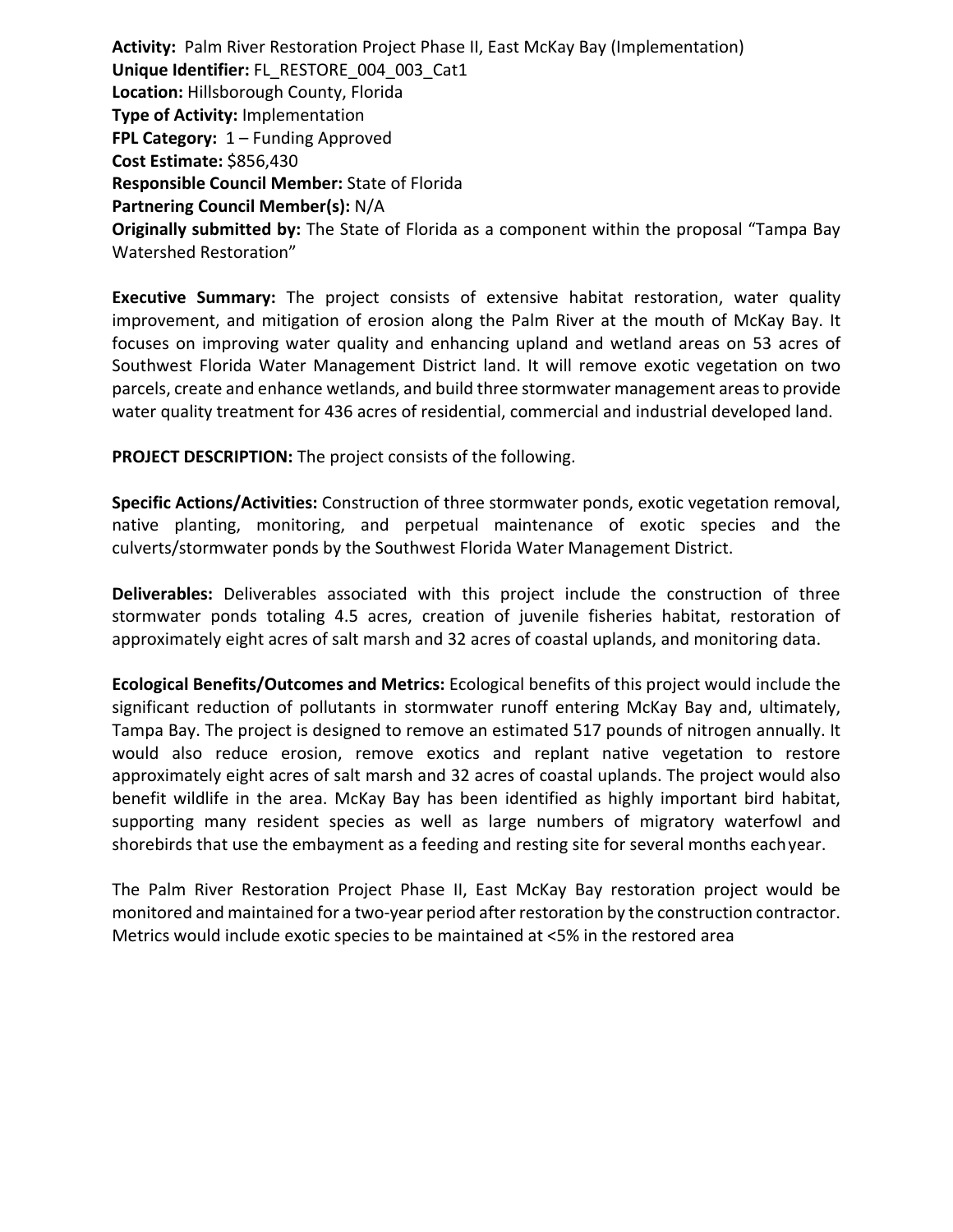and a plant survival rate of > 90%. The Southwest Florida Water Management District would continue maintenance of the exotic species and culvers and stormwater ponds in perpetuity.

## **Leveraging and Co-Funding:**

o **Co-funding:** Local match totaling approximately \$500,000 provided by the Southwest Florida Water Management District and the Florida Department of Transportation.

**Duration of Activity:** Implementation will be completed approximately 18 months from the time funds are received. Post-construction monitoring will occur for at least two years.

**Life of Activity:** Once the project is constructed and the vegetation becomes established it is anticipated that the project's ecological benefits would be sustainable over the long-term, at least twenty-five years, with minimal maintenance.

## **RESPONSE TO SCIENCE REVIEWS:**

**Comment:** Three science reviews were conducted as part of the Gulf Coast Ecosystem Council submission evaluation. Most of the remarks received in regard to the Tampa Bay Watershed proposal were favorable. Some comments specific to the Palm River Restoration Project Phase II, East McKay Bay pertained to the project's contributions to the big picture of Tampa Bay and watershed restoration, effectiveness of stormwater ponds in water quality treatment, and the methods and measures to evaluate success of the activities, and the number of implementation method literature. Another comment received was on the risks and uncertainties such as the effects of climate change, altered water flow and sediment supply, sea level rise, and salt water intrusion on shoreline restoration and efficiency of stormwater treatment.

**Response:** Tampa Bay has extensive areas of impaired waterbodies (those not meeting water quality standards), which have adversely affected coastal habitats. The State of Florida has established specific water quality restoration targets for Tampa Bay. This project would leverage the extensive restoration work already underway to meet these goals, particularly through the Tampa Bay Estuary Program [\(www.tbep.org/\)](http://www.tbep.org/) and the Southwest Florida Water Management District's (SWFWMD) Surface Water Improvement and Management (SWIM) Program for Tampa Bay [\(www.swfwmd.state.fl.us/projects/swim/tampa\\_bay/\)](http://www.swfwmd.state.fl.us/projects/swim/tampa_bay/) which the Palm River Restoration Project is listed as a priority project.

The 1987 Surface Water Improvement and Management (SWIM) Act was created to protect, restore and maintain Florida's highly threatened surface water bodies. As part of the SWIM Program the SWFWMD identifies and implements water quality and habitat restoration projects. The SWFWMD Tampa Bay SWIM Plan's (Plan's) projects focus on reducing the pollution in stormwater runoff by reducing excess nutrients and other pollutants that affect water quality. As part of the Plan, challenges are identified, strategies and coordination with other agencies are developed, and success indicators are established. Additionally, a comprehensive literature review was conducted, which included 67 publications, as part of the Plan development.